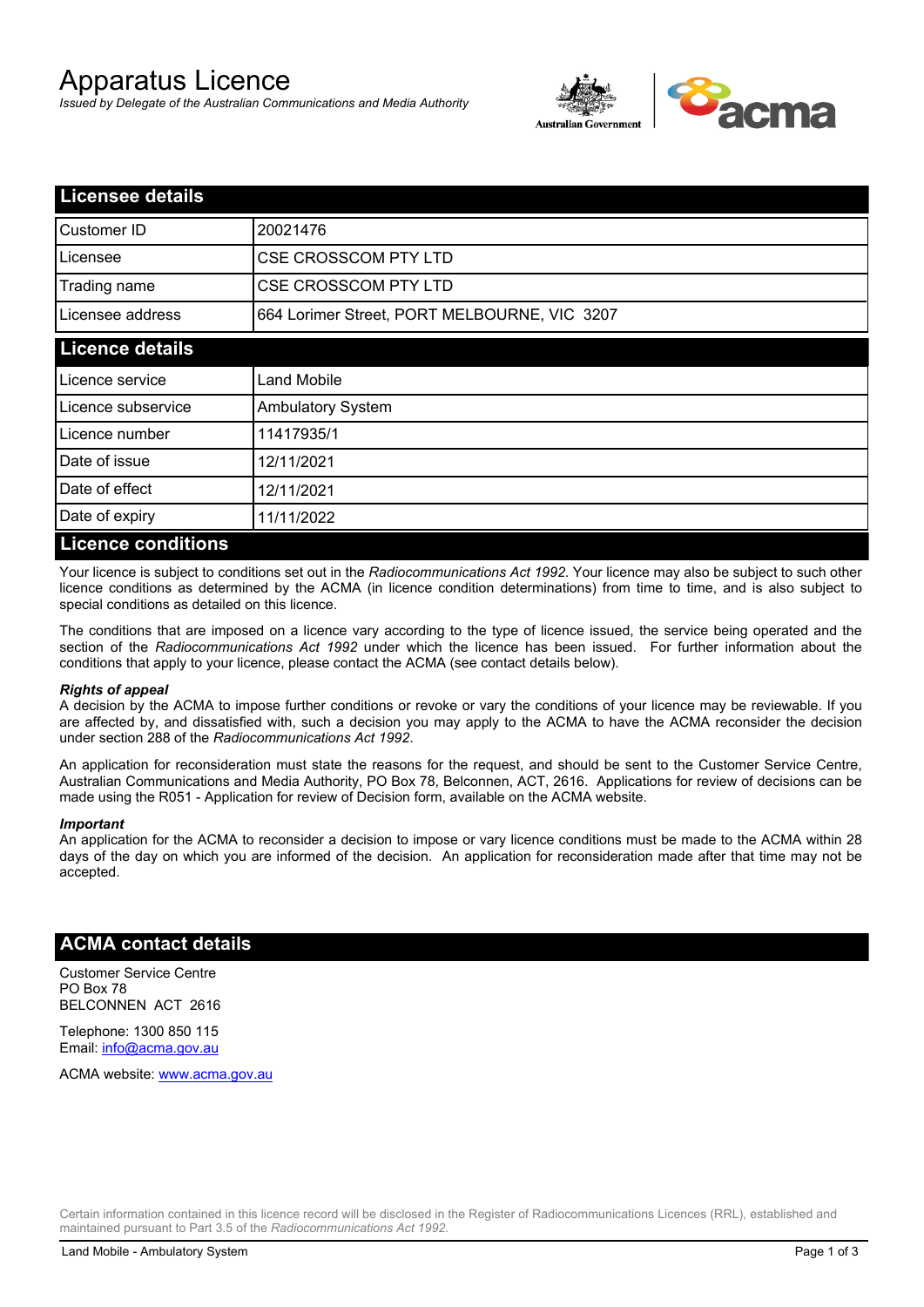# **Advisory Notes applying to licence no.: 11417935/1**

Conditions applicable to the operation of Ambulatory System station(s) authorised under this licence can be found in the Radiocommunications Licence Conditions (Apparatus Licence) Determination and the Radiocommunications Licence Conditions (Land Mobile Licence) Determination. Copies of these determinations are available from the ACMA and from the ACMA home page (www.acma.gov.au).